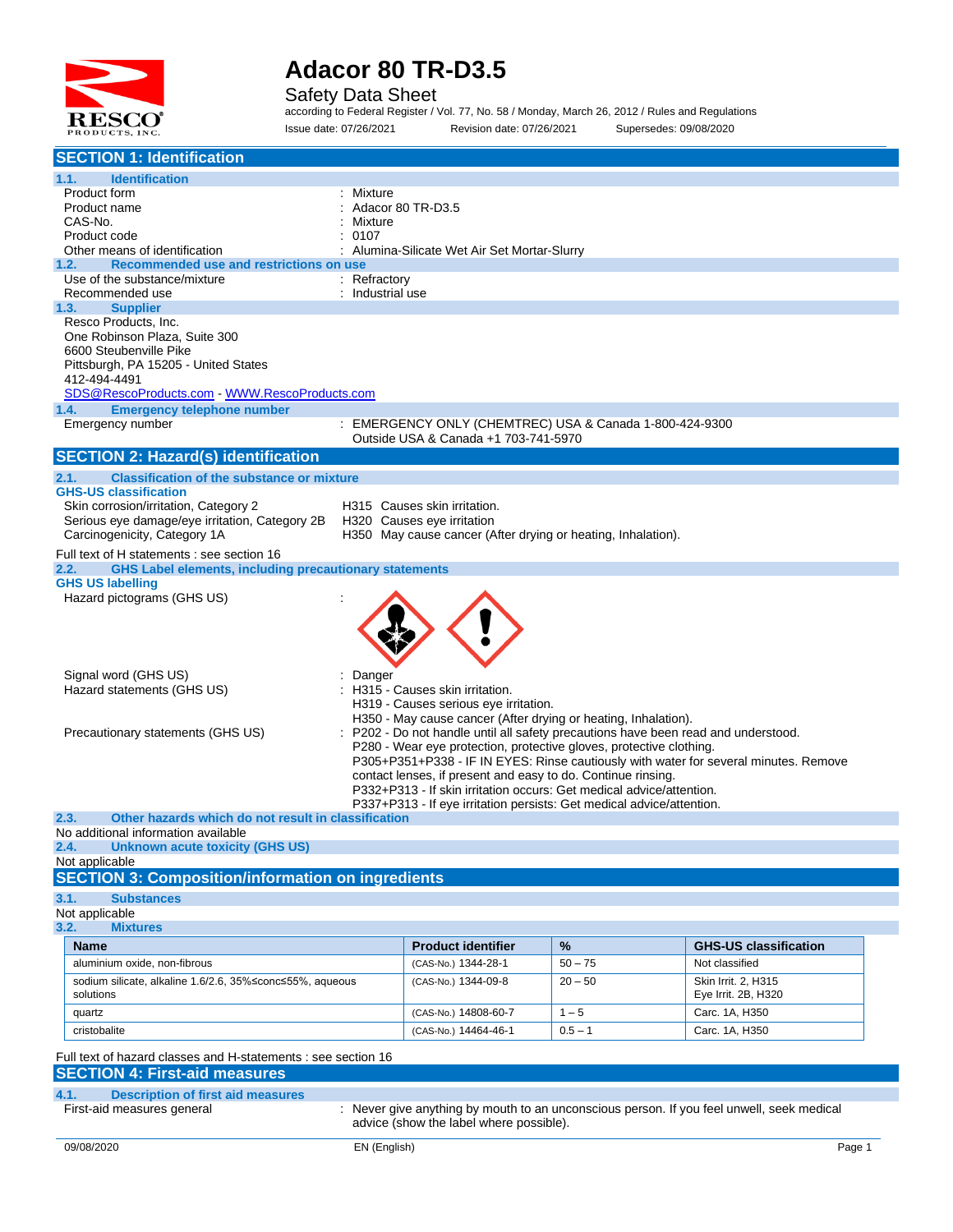### Safety Data Sheet

| First-aid measures after inhalation<br>First-aid measures after skin contact                                                                                            | : Allow affected person to breathe fresh air. Allow the victim to rest.<br>Gently wash with plenty of soap and water. Take off contaminated clothing and wash it before |
|-------------------------------------------------------------------------------------------------------------------------------------------------------------------------|-------------------------------------------------------------------------------------------------------------------------------------------------------------------------|
| First-aid measures after eye contact                                                                                                                                    | reuse.<br>: IF IN EYES: Rinse cautiously with water for several minutes. Remove contact lenses, if present<br>and easy to do. Continue rinsing.                         |
| First-aid measures after ingestion                                                                                                                                      | : Rinse mouth. Do NOT induce vomiting. Obtain emergency medical attention.                                                                                              |
| Most important symptoms and effects (acute and delayed)<br>4.2.                                                                                                         |                                                                                                                                                                         |
| Potential adverse human health effects and<br>symptoms                                                                                                                  | : Based on available data, the classification criteria are not met.                                                                                                     |
| Symptoms/effects after inhalation                                                                                                                                       | : After drying or heating. May cause cancer by inhalation. Danger of serious damage to health by<br>prolonged exposure through inhalation.                              |
| Symptoms/effects after skin contact                                                                                                                                     | Causes skin irritation.                                                                                                                                                 |
| Symptoms/effects after eye contact<br>Immediate medical attention and special treatment, if necessary<br>4.3.                                                           | : Causes serious eye irritation.                                                                                                                                        |
| No additional information available                                                                                                                                     |                                                                                                                                                                         |
| <b>SECTION 5: Fire-fighting measures</b>                                                                                                                                |                                                                                                                                                                         |
| 5.1.<br>Suitable (and unsuitable) extinguishing media                                                                                                                   |                                                                                                                                                                         |
| Suitable extinguishing media                                                                                                                                            | : Use extinguishing media appropriate for surrounding fire.                                                                                                             |
| Unsuitable extinguishing media                                                                                                                                          | : In case of fire, all extinguishing media allowed.                                                                                                                     |
| Specific hazards arising from the chemical<br>5.2.<br>Fire hazard                                                                                                       | : Not flammable.                                                                                                                                                        |
| 5.3.<br>Special protective equipment and precautions for fire-fighters                                                                                                  |                                                                                                                                                                         |
| Firefighting instructions                                                                                                                                               | : Exercise caution when fighting any chemical fire. Prevent fire fighting water from entering the                                                                       |
|                                                                                                                                                                         | environment.                                                                                                                                                            |
| Protection during firefighting                                                                                                                                          | : Do not enter fire area without proper protective equipment, including respiratory protection.                                                                         |
| <b>SECTION 6: Accidental release measures</b>                                                                                                                           |                                                                                                                                                                         |
| 6.1.<br>Personal precautions, protective equipment and emergency procedures                                                                                             |                                                                                                                                                                         |
| 6.1.1.<br>For non-emergency personnel<br>Emergency procedures                                                                                                           | : If spilled, may cause the floor to be slippery.                                                                                                                       |
| 6.1.2.<br>For emergency responders                                                                                                                                      |                                                                                                                                                                         |
| Protective equipment                                                                                                                                                    | Equip cleanup crew with proper protection.                                                                                                                              |
| Emergency procedures                                                                                                                                                    | : Stop release.                                                                                                                                                         |
| <b>Environmental precautions</b><br>6.2.                                                                                                                                |                                                                                                                                                                         |
| Prevent entry to sewers and public waters. Notify authorities if liquid enters sewers or public waters.<br>Methods and material for containment and cleaning up<br>6.3. |                                                                                                                                                                         |
| For containment                                                                                                                                                         | : Plug the leak, cut off the supply.                                                                                                                                    |
| Methods for cleaning up                                                                                                                                                 | : Soak up spills with inert solids, such as clay or diatomaceous earth as soon as possible. Collect<br>spillage.                                                        |
| <b>Reference to other sections</b><br>6.4.<br>See Heading 8. Exposure controls and personal protection.                                                                 |                                                                                                                                                                         |
| <b>SECTION 7: Handling and storage</b>                                                                                                                                  |                                                                                                                                                                         |
|                                                                                                                                                                         |                                                                                                                                                                         |
| <b>Precautions for safe handling</b><br>7.1.<br>Precautions for safe handling                                                                                           | : Avoid contact with eyes. Avoid contact with skin.                                                                                                                     |
| Hygiene measures                                                                                                                                                        | : Wash hands and other exposed areas with mild soap and water before eating, drinking or                                                                                |
|                                                                                                                                                                         | smoking and when leaving work.                                                                                                                                          |
| Conditions for safe storage, including any incompatibilities<br>7.2.                                                                                                    |                                                                                                                                                                         |
| Storage conditions<br>Incompatible products                                                                                                                             | : Store in original container. Keep container closed when not in use.<br>: Strong bases. Strong acids.                                                                  |
| <b>SECTION 8: Exposure controls/personal protection</b>                                                                                                                 |                                                                                                                                                                         |
| 8.1.<br><b>Control parameters</b>                                                                                                                                       |                                                                                                                                                                         |
| Adacor 80 TR-D3.5 (Mixture)                                                                                                                                             |                                                                                                                                                                         |
|                                                                                                                                                                         |                                                                                                                                                                         |
| No additional information available                                                                                                                                     |                                                                                                                                                                         |
| sodium silicate, alkaline 1.6/2.6, 35% ≤conc ≤55%, aqueous solutions (1344-09-8)                                                                                        |                                                                                                                                                                         |
| No additional information available                                                                                                                                     |                                                                                                                                                                         |
| cristobalite (14464-46-1)                                                                                                                                               |                                                                                                                                                                         |
| <b>USA - ACGIH - Occupational Exposure Limits</b>                                                                                                                       |                                                                                                                                                                         |
| ACGIH TWA (mg/m <sup>3</sup> )                                                                                                                                          | 0.025 mg/m <sup>3</sup> respirable dust                                                                                                                                 |
| <b>USA - OSHA - Occupational Exposure Limits</b>                                                                                                                        |                                                                                                                                                                         |
| OSHA PEL (TWA) (mg/m <sup>3</sup> )                                                                                                                                     | 0.05 mg/m <sup>3</sup> respirable dust                                                                                                                                  |
|                                                                                                                                                                         |                                                                                                                                                                         |
| aluminium oxide, non-fibrous (1344-28-1)                                                                                                                                |                                                                                                                                                                         |
|                                                                                                                                                                         |                                                                                                                                                                         |
| <b>USA - ACGIH - Occupational Exposure Limits</b><br>ACGIH TWA (mg/m <sup>3</sup> )                                                                                     | 1 mg/m <sup>3</sup> respirable dust                                                                                                                                     |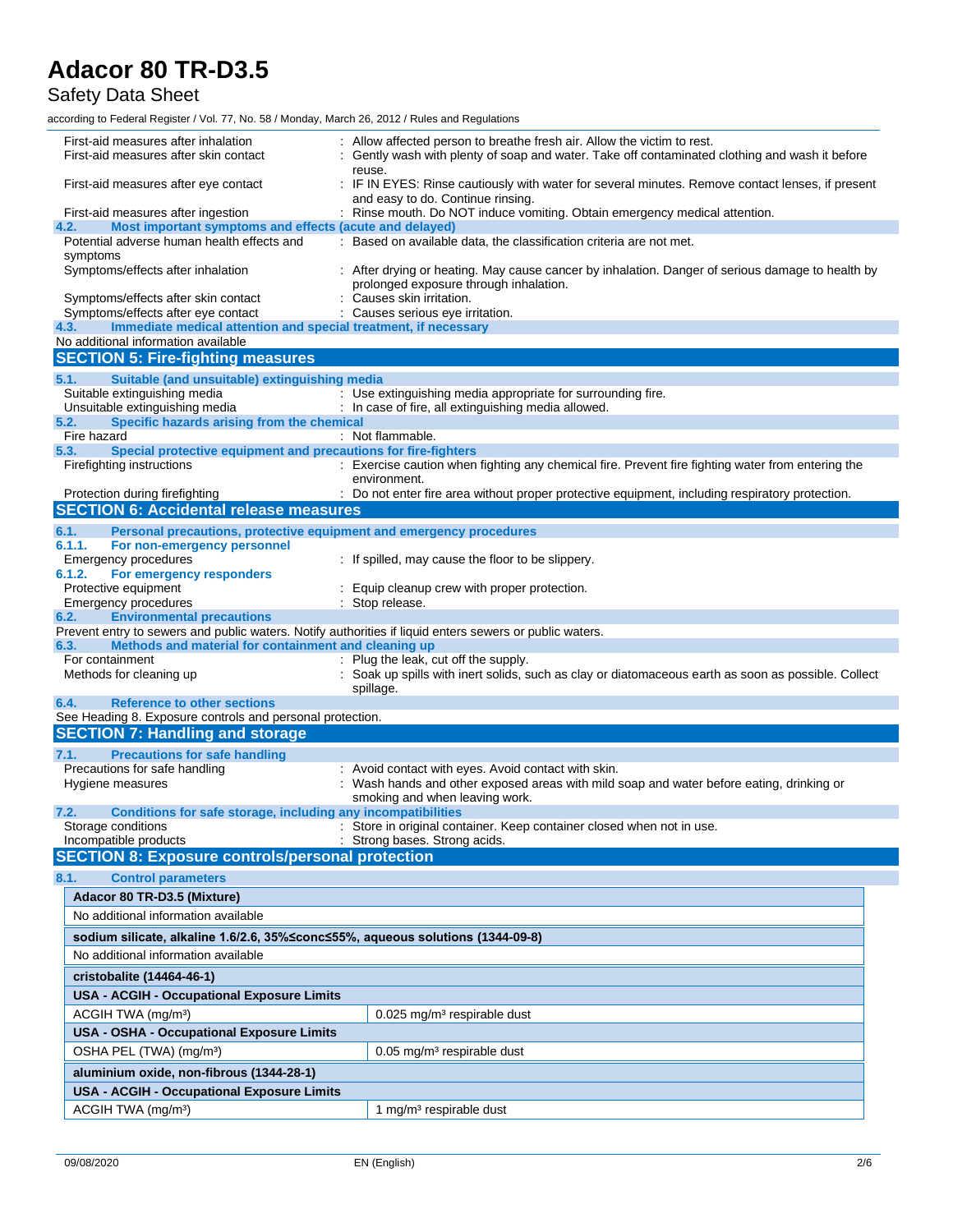### Safety Data Sheet

| quartz (14808-60-7)                                                                                                |                                                                                                                                                 |
|--------------------------------------------------------------------------------------------------------------------|-------------------------------------------------------------------------------------------------------------------------------------------------|
| <b>USA - ACGIH - Occupational Exposure Limits</b>                                                                  |                                                                                                                                                 |
| ACGIH TWA (mg/m <sup>3</sup> )                                                                                     | 0.025 mg/m <sup>3</sup> (Silica-Crystalline Quartz; USA; Time-weighted average exposure limit 8<br>h; TLV - Adopted Value; Respirable fraction) |
| <b>USA - OSHA - Occupational Exposure Limits</b>                                                                   |                                                                                                                                                 |
| Local name                                                                                                         | Silica, crystalline quartz, respirable dust                                                                                                     |
| OSHA PEL (TWA) (mg/m <sup>3</sup> )                                                                                | 0.05 mg/m <sup>3</sup> respirable dust                                                                                                          |
| Remark (OSHA)                                                                                                      | $(3)$ See Table Z-3.                                                                                                                            |
| 8.2.<br><b>Appropriate engineering controls</b>                                                                    |                                                                                                                                                 |
| Appropriate engineering controls<br>Individual protection measures/Personal protective equipment<br>8.3.           | : Emergency eye wash fountain with clean water.                                                                                                 |
| Personal protective equipment:                                                                                     |                                                                                                                                                 |
| Avoid all unnecessary exposure.                                                                                    |                                                                                                                                                 |
| Hand protection:                                                                                                   |                                                                                                                                                 |
| Wear protective gloves.<br>Eye protection:                                                                         |                                                                                                                                                 |
| Chemical goggles or safety glasses                                                                                 |                                                                                                                                                 |
| Skin and body protection:                                                                                          |                                                                                                                                                 |
| Wear suitable protective clothing                                                                                  |                                                                                                                                                 |
| <b>Respiratory protection:</b><br>After air drying or heating. Dust when sawing or tear out. Wear appropriate mask |                                                                                                                                                 |
| Other information:                                                                                                 |                                                                                                                                                 |
| Do not eat, drink or smoke during use.                                                                             |                                                                                                                                                 |
| <b>SECTION 9: Physical and chemical properties</b>                                                                 |                                                                                                                                                 |
| Information on basic physical and chemical properties<br>9.1.                                                      |                                                                                                                                                 |
| Physical state                                                                                                     | $:$ Liquid                                                                                                                                      |
| Appearance                                                                                                         | : Slurry.                                                                                                                                       |
| Colour                                                                                                             | : Grey                                                                                                                                          |
| Odour                                                                                                              | : earthy                                                                                                                                        |
| Odour threshold                                                                                                    | : Not applicable                                                                                                                                |
| pH                                                                                                                 | : >10                                                                                                                                           |
| Melting point                                                                                                      | : $> 2000 °F$                                                                                                                                   |
| Freezing point                                                                                                     | $:$ $\approx$ 32 °F Not applicable                                                                                                              |
| Boiling point                                                                                                      | : Not applicable                                                                                                                                |
| Critical temperature                                                                                               | : Not applicable                                                                                                                                |
| Critical pressure<br>Flash point                                                                                   | : Not applicable<br>Not applicable                                                                                                              |
| Relative evaporation rate (butylacetate=1)                                                                         | Not applicable                                                                                                                                  |
| Relative evaporation rate (ether=1)                                                                                | Not applicable                                                                                                                                  |
| Flammability (solid, gas)                                                                                          | Non flammable.                                                                                                                                  |
| Vapour pressure                                                                                                    | : Not applicable                                                                                                                                |
| Vapour pressure at 50 °C                                                                                           | : Not applicable                                                                                                                                |
| Relative vapour density at 20 °C                                                                                   | No data available                                                                                                                               |
| Relative density                                                                                                   | : $\approx$ 1.7                                                                                                                                 |
| Solubility                                                                                                         | : Moderately soluble in water.                                                                                                                  |
| Partition coefficient n-octanol/water (Log Pow)                                                                    | : No data available                                                                                                                             |
| Auto-ignition temperature                                                                                          | : Not applicable                                                                                                                                |
| Decomposition temperature                                                                                          | : No data available                                                                                                                             |
| Viscosity, kinematic                                                                                               | No data available                                                                                                                               |
| Viscosity, dynamic                                                                                                 | Not Applicable                                                                                                                                  |
| <b>Explosive limits</b>                                                                                            | : Not applicable                                                                                                                                |
| Explosive properties                                                                                               | No data available                                                                                                                               |
|                                                                                                                    | : No data available                                                                                                                             |
|                                                                                                                    |                                                                                                                                                 |
| Oxidising properties                                                                                               |                                                                                                                                                 |
| <b>Other information</b><br>9.2.<br>No additional information available                                            |                                                                                                                                                 |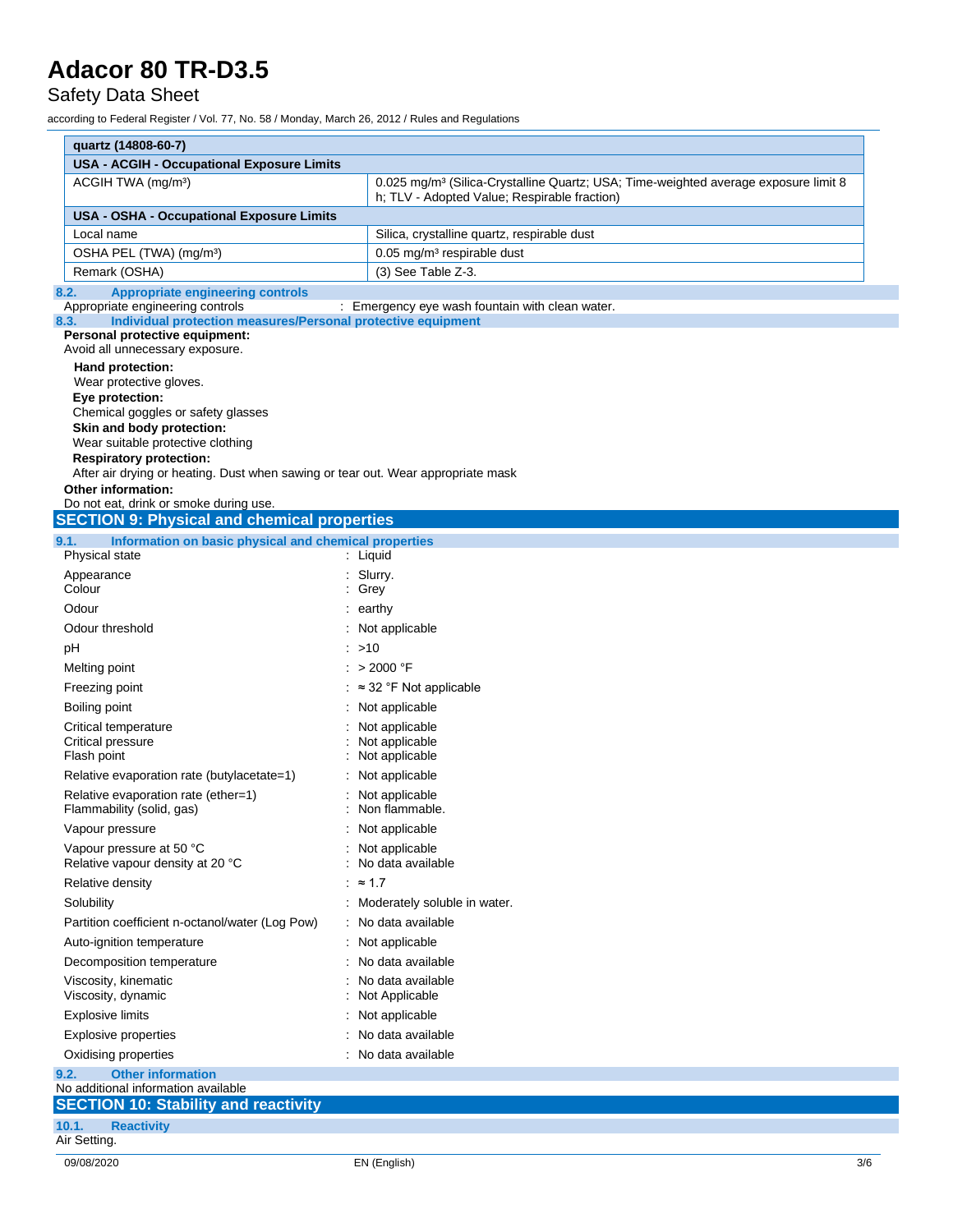### Safety Data Sheet

| 10.2.<br><b>Chemical stability</b>                                               |                                                                                                                                            |
|----------------------------------------------------------------------------------|--------------------------------------------------------------------------------------------------------------------------------------------|
| Not established.                                                                 |                                                                                                                                            |
| <b>Possibility of hazardous reactions</b><br>10.3.                               |                                                                                                                                            |
| Not established.<br><b>Conditions to avoid</b><br>10.4.                          |                                                                                                                                            |
| No additional information available                                              |                                                                                                                                            |
| 10.5.<br><b>Incompatible materials</b>                                           |                                                                                                                                            |
| Strong acids. Strong bases.                                                      |                                                                                                                                            |
| <b>Hazardous decomposition products</b><br>10.6.                                 |                                                                                                                                            |
|                                                                                  | Under normal conditions of storage and use, hazardous decomposition products should not be produced.                                       |
| <b>SECTION 11: Toxicological information</b>                                     |                                                                                                                                            |
| 11.1.<br>Information on toxicological effects                                    |                                                                                                                                            |
| Acute toxicity (oral)                                                            | Not classified                                                                                                                             |
| Acute toxicity (dermal)<br>Acute toxicity (inhalation)                           | Not classified<br>Not classified                                                                                                           |
| sodium silicate, alkaline 1.6/2.6, 35% ≤conc ≤55%, aqueous solutions (1344-09-8) |                                                                                                                                            |
| LD50 oral rat                                                                    | > 2000 mg/kg (Rat, Oral)                                                                                                                   |
|                                                                                  |                                                                                                                                            |
| aluminium oxide, non-fibrous (1344-28-1)                                         |                                                                                                                                            |
| LD50 oral rat                                                                    | > 15900 mg/kg bodyweight (Equivalent or similar to OECD 401, Rat, Male / female,<br>Experimental value, Oral)                              |
| LC50 inhalation rat (mg/l)                                                       | 7.6 mg/l air (Equivalent or similar to OECD 403, 1 h, Rat, Male, Experimental value, Inhalation                                            |
|                                                                                  | (aerosol))                                                                                                                                 |
| Skin corrosion/irritation                                                        | Causes skin irritation.                                                                                                                    |
| Serious eye damage/irritation<br>Respiratory or skin sensitisation               | Causes eye irritation.<br>Not classified                                                                                                   |
| Germ cell mutagenicity                                                           | Not classified                                                                                                                             |
| Carcinogenicity                                                                  | May cause cancer (After drying or heating, Inhalation).                                                                                    |
| quartz (14808-60-7)                                                              |                                                                                                                                            |
| IARC group                                                                       | 1 - Carcinogenic to humans                                                                                                                 |
| Reproductive toxicity                                                            | Not classified                                                                                                                             |
| STOT-single exposure                                                             | Not classified                                                                                                                             |
| STOT-repeated exposure                                                           | Not classified                                                                                                                             |
| Aspiration hazard                                                                | Not classified                                                                                                                             |
| Viscosity, kinematic<br>Potential adverse human health effects and               | No data available<br>Based on available data, the classification criteria are not met.                                                     |
| symptoms                                                                         |                                                                                                                                            |
| Symptoms/effects after inhalation                                                | : After drying or heating. May cause cancer by inhalation. Danger of serious damage to health by<br>prolonged exposure through inhalation. |
| Symptoms/effects after skin contact                                              | Causes skin irritation.                                                                                                                    |
| Symptoms/effects after eye contact                                               | Causes serious eye irritation.                                                                                                             |
| <b>SECTION 12: Ecological information</b>                                        |                                                                                                                                            |
| 12.1.<br><b>Toxicity</b>                                                         |                                                                                                                                            |
| sodium silicate, alkaline 1.6/2.6, 35%≤conc≤55%, aqueous solutions (1344-09-8)   |                                                                                                                                            |
| LC50 fish 1                                                                      | 210 mg/l (96 h, Brachydanio rerio, Pure substance)                                                                                         |
| EC50 Daphnia 1                                                                   | 216 mg/l (96 h, Daphnia magna, Pure substance)                                                                                             |
| <b>Persistence and degradability</b><br>12.2.                                    |                                                                                                                                            |
| Adacor 80 TR-D3.5 (Mixture)                                                      |                                                                                                                                            |
| Persistence and degradability                                                    | Not established.                                                                                                                           |
| sodium silicate, alkaline 1.6/2.6, 35%≤conc≤55%, aqueous solutions (1344-09-8)   |                                                                                                                                            |
|                                                                                  | Biodegradability: not applicable.                                                                                                          |
| Persistence and degradability<br>Chemical oxygen demand (COD)                    |                                                                                                                                            |
|                                                                                  | Not applicable                                                                                                                             |
| ThOD                                                                             | Not applicable                                                                                                                             |
| BOD (% of ThOD)                                                                  | Not applicable                                                                                                                             |
| cristobalite (14464-46-1)                                                        |                                                                                                                                            |
| Persistence and degradability                                                    | Mineral. Not applicable.                                                                                                                   |
| Chemical oxygen demand (COD)                                                     | Not applicable                                                                                                                             |
| ThOD                                                                             | Not applicable                                                                                                                             |
| BOD (% of ThOD)                                                                  | Not applicable                                                                                                                             |
| aluminium oxide, non-fibrous (1344-28-1)                                         |                                                                                                                                            |
| Persistence and degradability                                                    | Not applicable.                                                                                                                            |
|                                                                                  |                                                                                                                                            |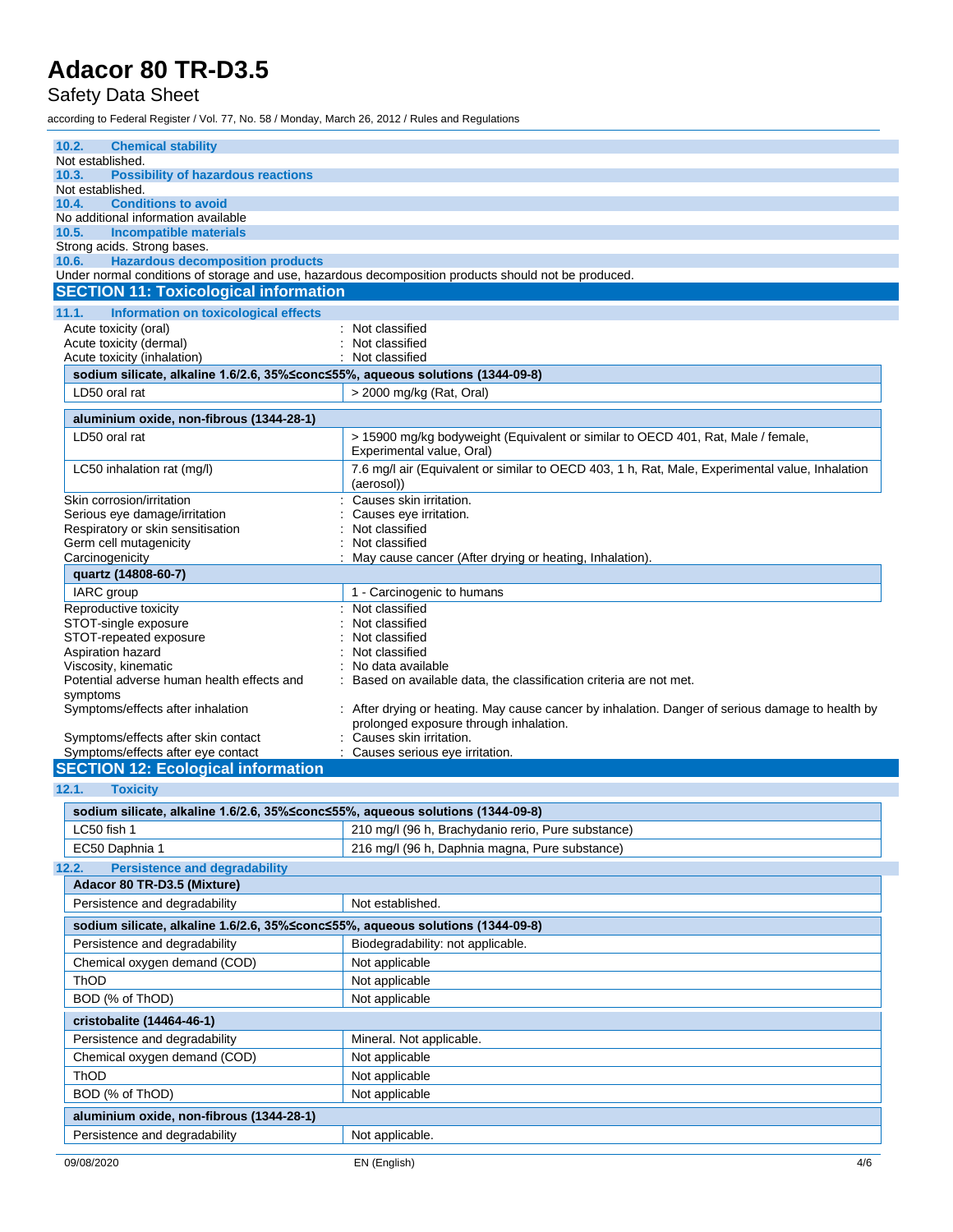Safety Data Sheet

| aluminium oxide, non-fibrous (1344-28-1)                                                                           |                                                                                                                                                                                                                |
|--------------------------------------------------------------------------------------------------------------------|----------------------------------------------------------------------------------------------------------------------------------------------------------------------------------------------------------------|
| Chemical oxygen demand (COD)                                                                                       | Not applicable                                                                                                                                                                                                 |
| ThOD                                                                                                               | Not applicable                                                                                                                                                                                                 |
| quartz (14808-60-7)                                                                                                |                                                                                                                                                                                                                |
| Persistence and degradability                                                                                      | Not applicable.                                                                                                                                                                                                |
| Biochemical oxygen demand (BOD)                                                                                    | Not applicable                                                                                                                                                                                                 |
| Chemical oxygen demand (COD)                                                                                       | Not applicable                                                                                                                                                                                                 |
| ThOD                                                                                                               | Not applicable                                                                                                                                                                                                 |
| <b>Bioaccumulative potential</b><br>12.3.                                                                          |                                                                                                                                                                                                                |
| Adacor 80 TR-D3.5 (Mixture)                                                                                        |                                                                                                                                                                                                                |
| Bioaccumulative potential                                                                                          | Not established.                                                                                                                                                                                               |
|                                                                                                                    | sodium silicate, alkaline 1.6/2.6, 35%≤conc≤55%, aqueous solutions (1344-09-8)                                                                                                                                 |
| Bioaccumulative potential                                                                                          | No bioaccumulation data available.                                                                                                                                                                             |
| cristobalite (14464-46-1)                                                                                          |                                                                                                                                                                                                                |
| Bioaccumulative potential                                                                                          | No data available.                                                                                                                                                                                             |
| aluminium oxide, non-fibrous (1344-28-1)                                                                           |                                                                                                                                                                                                                |
| Bioaccumulative potential                                                                                          | No data available.                                                                                                                                                                                             |
|                                                                                                                    |                                                                                                                                                                                                                |
| quartz (14808-60-7)                                                                                                |                                                                                                                                                                                                                |
| Bioaccumulative potential                                                                                          | No data available.                                                                                                                                                                                             |
| 12.4.<br><b>Mobility in soil</b>                                                                                   |                                                                                                                                                                                                                |
|                                                                                                                    | sodium silicate, alkaline 1.6/2.6, 35%≤conc≤55%, aqueous solutions (1344-09-8)                                                                                                                                 |
| Ecology - soil                                                                                                     | No (test) data on mobility of the components available.                                                                                                                                                        |
| cristobalite (14464-46-1)                                                                                          |                                                                                                                                                                                                                |
| Ecology - soil                                                                                                     | No data available.                                                                                                                                                                                             |
| aluminium oxide, non-fibrous (1344-28-1)                                                                           |                                                                                                                                                                                                                |
| Ecology - soil                                                                                                     | No data available.                                                                                                                                                                                             |
| <b>Other adverse effects</b><br>12.5.                                                                              |                                                                                                                                                                                                                |
| Effect on the global warming                                                                                       | None known                                                                                                                                                                                                     |
| Other information                                                                                                  | : Avoid release to the environment.                                                                                                                                                                            |
| <b>SECTION 13: Disposal considerations</b>                                                                         |                                                                                                                                                                                                                |
| <b>Disposal methods</b><br>13.1.                                                                                   |                                                                                                                                                                                                                |
| Product/Packaging disposal recommendations<br>Ecology - waste materials                                            | : Dispose in a safe manner in accordance with local/national regulations.<br>: Avoid release to the environment.                                                                                               |
| <b>SECTION 14: Transport information</b>                                                                           |                                                                                                                                                                                                                |
| <b>Department of Transportation (DOT)</b>                                                                          |                                                                                                                                                                                                                |
| In accordance with DOT                                                                                             |                                                                                                                                                                                                                |
| Not regulated                                                                                                      |                                                                                                                                                                                                                |
| <b>Transportation of Dangerous Goods</b>                                                                           |                                                                                                                                                                                                                |
| Not regulated                                                                                                      |                                                                                                                                                                                                                |
| <b>Transport by sea</b>                                                                                            |                                                                                                                                                                                                                |
| Not regulated                                                                                                      |                                                                                                                                                                                                                |
| <b>Air transport</b><br>Not regulated                                                                              |                                                                                                                                                                                                                |
|                                                                                                                    |                                                                                                                                                                                                                |
| <b>SECTION 15: Regulatory information</b>                                                                          |                                                                                                                                                                                                                |
| 15.1. US Federal regulations                                                                                       |                                                                                                                                                                                                                |
| Adacor 80 TR-D3.5 (Mixture)                                                                                        |                                                                                                                                                                                                                |
| Substances Control Act (TSCA) inventory                                                                            | All components of this product are listed, or excluded from listing, on the United States Environmental Protection Agency Toxic                                                                                |
|                                                                                                                    |                                                                                                                                                                                                                |
| aluminium oxide, non-fibrous (1344-28-1)                                                                           |                                                                                                                                                                                                                |
| Not subject to reporting requirements of the United States SARA Section 313<br>SARA Section 311/312 Hazard Classes | Note: The section 313 chemical list contains "CAS # 1344-28-1 Aluminum Oxide (Fibrous forms)"; the                                                                                                             |
|                                                                                                                    | Aluminum oxide contained in this product is non-fibrous, and thus is not a section 313 material. Only<br>manufacturing, processing, or otherwise use of aluminum oxide in the fibrous form triggers reporting. |
| 15.2. International regulations<br><b>CANADA</b>                                                                   |                                                                                                                                                                                                                |